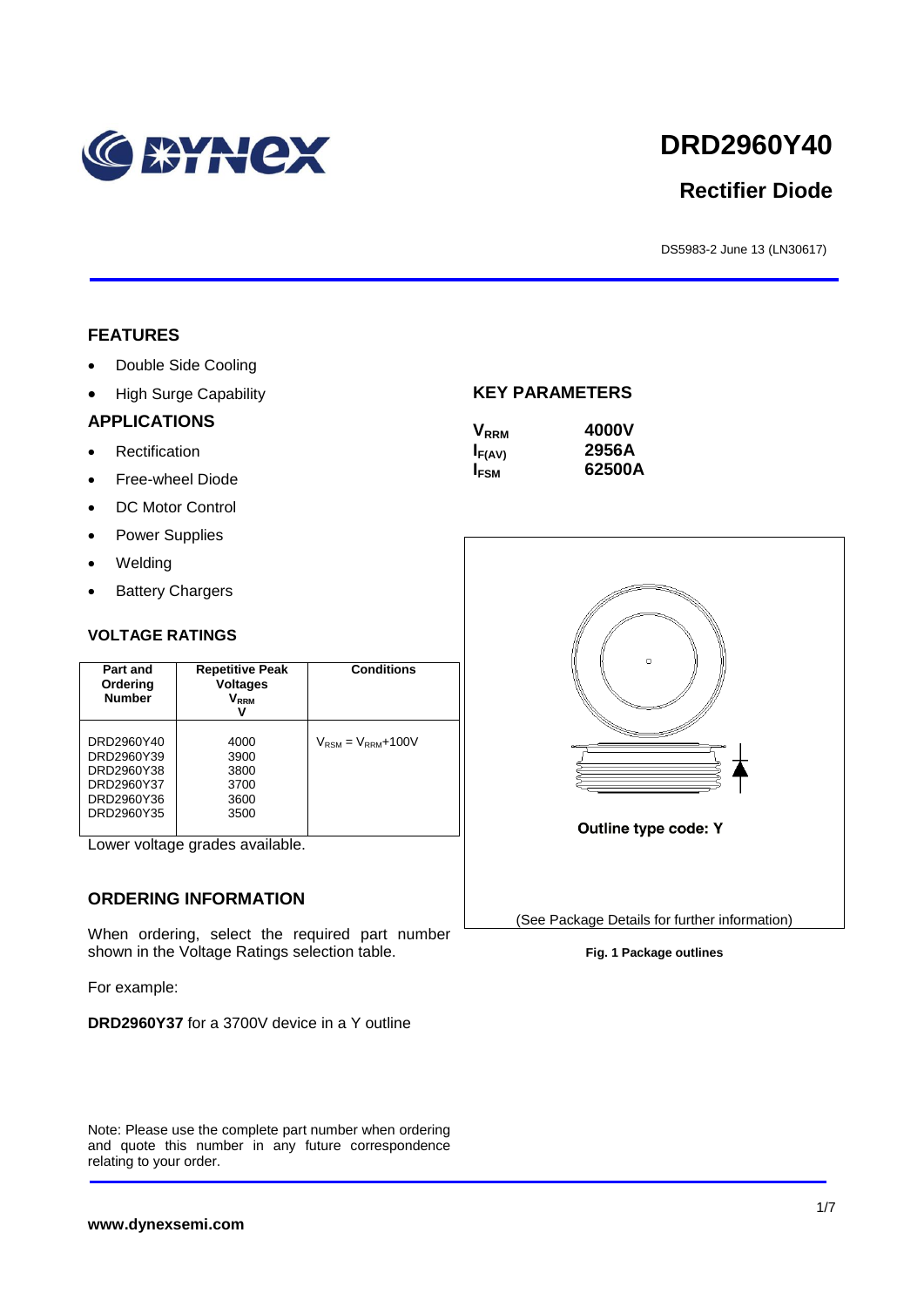

## **CURRENT RATINGS**

#### **Tcase = 75°C unless stated otherwise**

| Symbol                                 | <b>Parameter</b>                     | <b>Test Conditions</b>   | Max. | <b>Units</b> |  |  |  |
|----------------------------------------|--------------------------------------|--------------------------|------|--------------|--|--|--|
|                                        | <b>Double Side Cooled</b>            |                          |      |              |  |  |  |
| $I_{F(AV)}$                            | Mean forward current                 | Half wave resistive load | 3830 | A            |  |  |  |
| $I_{F(RMS)}$                           | <b>RMS</b> value                     | ۰                        | 6016 | A            |  |  |  |
| IF.                                    | Continuous (direct) on-state current | ۰                        | 5597 | A            |  |  |  |
| <b>Single Side Cooled (Anode side)</b> |                                      |                          |      |              |  |  |  |
| $I_{F(AV)}$                            | Mean forward current                 | Half wave resistive load | 2525 | A            |  |  |  |
| I <sub>F(RMS)</sub>                    | <b>RMS</b> value                     |                          | 3966 | A            |  |  |  |
| IF.                                    | Continuous (direct) on-state current |                          | 3421 | A            |  |  |  |

#### **Tcase = 100°C unless stated otherwise**

| Symbol                                 | <b>Parameter</b>                     | <b>Test Conditions</b>   | Max. | <b>Units</b> |  |
|----------------------------------------|--------------------------------------|--------------------------|------|--------------|--|
| <b>Double Side Cooled</b>              |                                      |                          |      |              |  |
| $I_{F(AV)}$                            | Mean forward current                 | Half wave resistive load | 2956 | A            |  |
| $I_{F(RMS)}$                           | <b>RMS</b> value                     | ٠                        | 4643 | A            |  |
| IF                                     | Continuous (direct) on-state current | ۰                        | 4218 | A            |  |
| <b>Single Side Cooled (Anode side)</b> |                                      |                          |      |              |  |
| $I_{F(AV)}$                            | Mean forward current                 | Half wave resistive load | 1913 | A            |  |
| $I_{F(RMS)}$                           | <b>RMS</b> value                     |                          | 3005 | A            |  |
| IF.                                    | Continuous (direct) on-state current | $\blacksquare$           | 2514 | A            |  |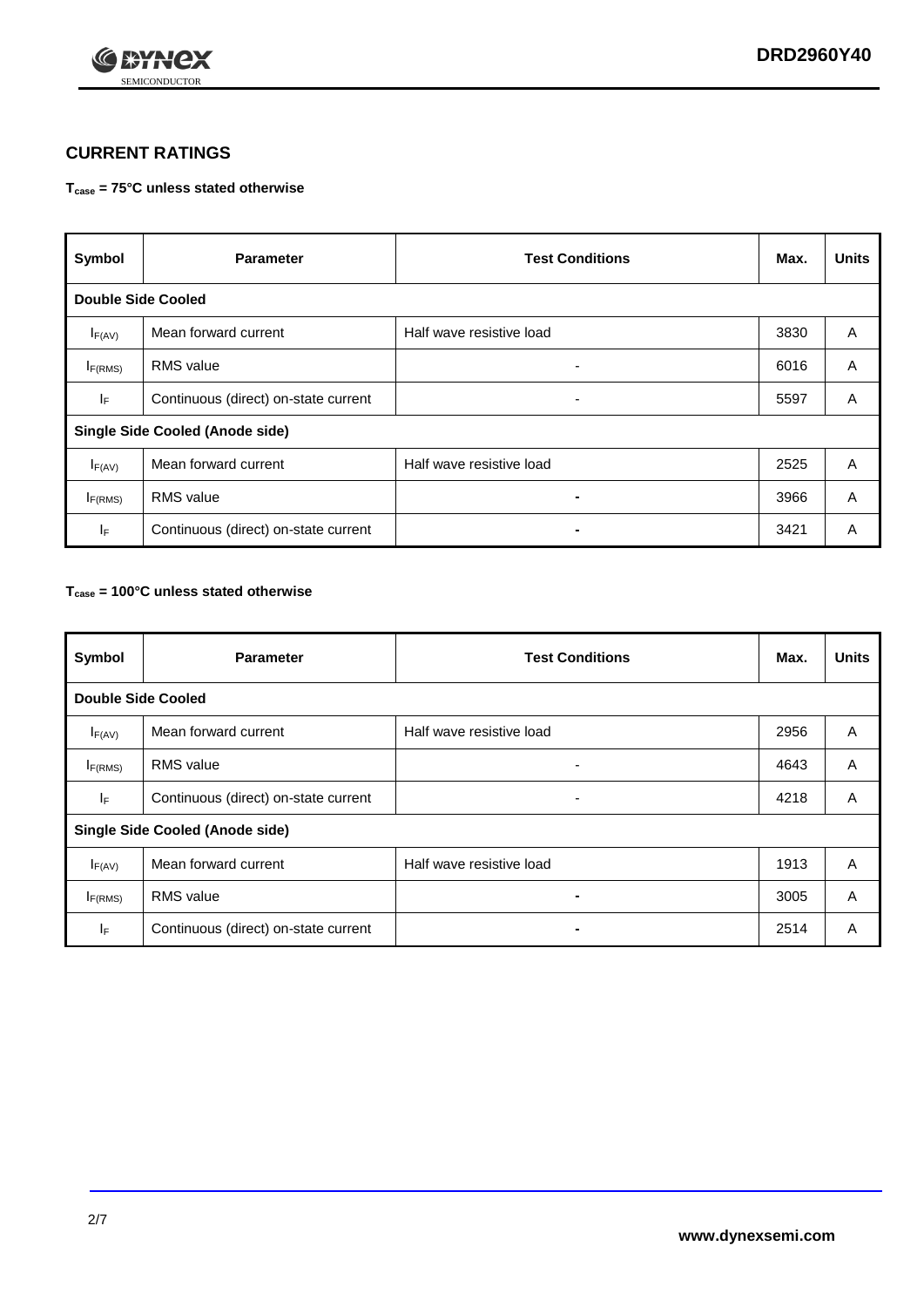

## **SURGE RATINGS**

| Symbol      | <b>Parameter</b>                        | <b>Test Conditions</b>                            | Max. | <b>Units</b>      |
|-------------|-----------------------------------------|---------------------------------------------------|------|-------------------|
| <b>IFSM</b> | Surge (non-repetitive) on-state current | 10ms half sine, $T_{\text{case}} = 150^{\circ}$ C | 50.0 | kA                |
| $l^2t$      | $I2t$ for fusing                        | $V_R = 50\% V_{RRM} - \frac{1}{4}$ sine           | 12.5 | MA <sup>2</sup> s |
| <b>IFSM</b> | Surge (non-repetitive) on-state current | 10ms half sine, $T_{\text{case}} = 150^{\circ}$ C | 62.5 | kA                |
| $l^2t$      | $I2t$ for fusing                        | $V_R = 0$                                         | 19.6 | MA <sup>2</sup> s |

## **THERMAL AND MECHANICAL RATINGS**

| Symbol            | <b>Parameter</b>                      | <b>Test Conditions</b>   |             | Min.                     | Max.   | <b>Units</b> |
|-------------------|---------------------------------------|--------------------------|-------------|--------------------------|--------|--------------|
| $R_{th(j-c)}$     | Thermal resistance – junction to case | Double side cooled       | DC          | ٠                        | 0.0095 | °C/W         |
|                   |                                       | Single side cooled       | Anode DC    | $\overline{\phantom{a}}$ | 0.019  | °C/W         |
|                   |                                       |                          | Cathode DC  | ٠                        | 0.019  | °C/W         |
| $R_{th(c-h)}$     | Thermal resistance – case to heatsink | Clamping force 43kN      | Double side | $\blacksquare$           | 0.002  | °C/W         |
|                   |                                       | (with mounting compound) | Single side | ٠                        | 0.004  | °C/W         |
| $T_{\mathsf{vj}}$ | Virtual junction temperature          | On-state (conducting)    |             | $\overline{\phantom{a}}$ | 160    | °C           |
|                   |                                       | Reverse (blocking)       |             | ٠                        | 150    | °C           |
| $T_{\text{stg}}$  | Storage temperature range             |                          |             | $-55$                    | 150    | °C           |
| $F_m$             | Clamping force                        |                          |             | 38.0                     | 47.0   | kN           |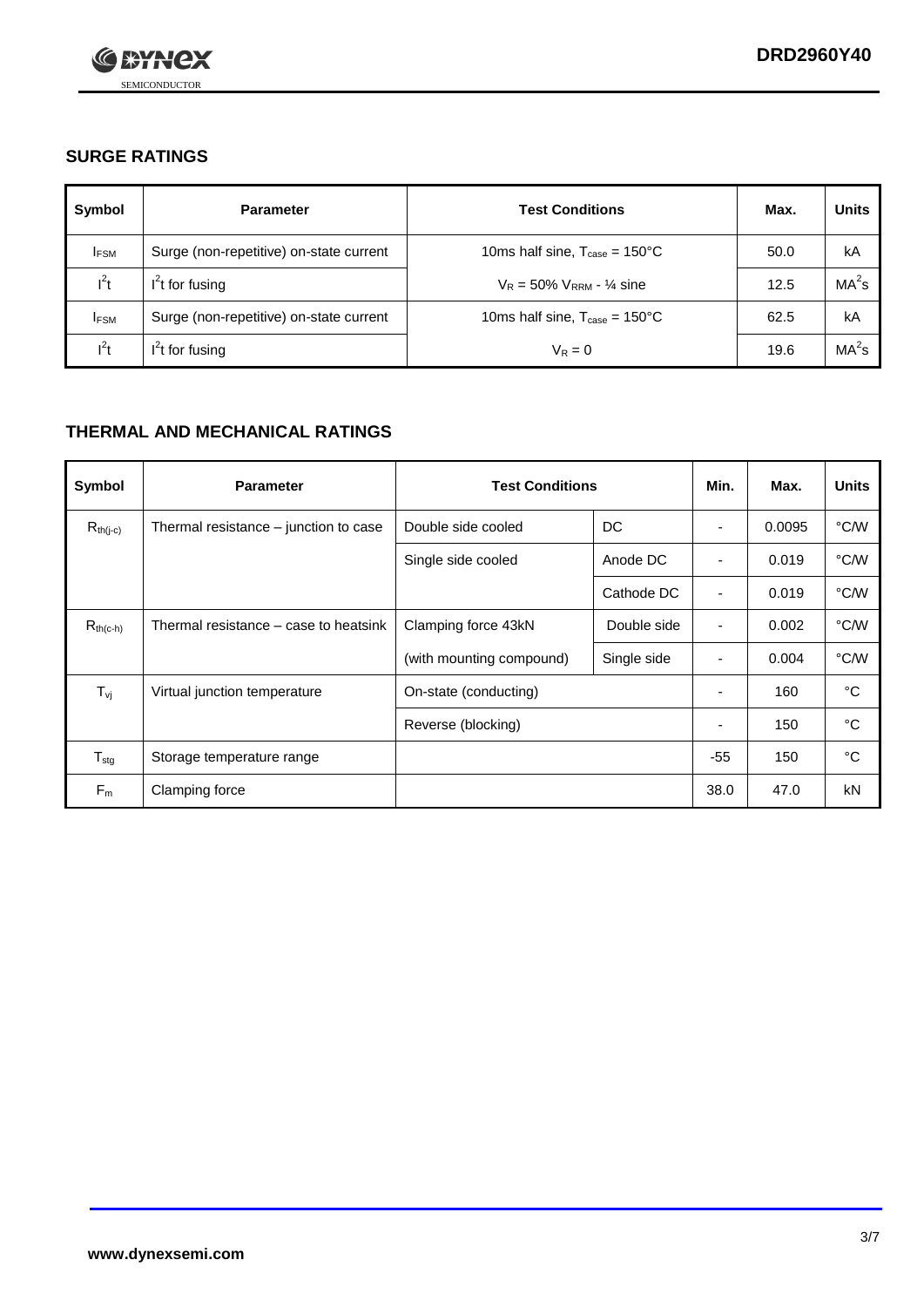

## **CHARACTERISTICS**

| Symbol                 | <b>Parameter</b>              | <b>Test Conditions</b>                          | Min.                     | Max.  | <b>Units</b> |
|------------------------|-------------------------------|-------------------------------------------------|--------------------------|-------|--------------|
| $V_{\mathsf{FM}}$      | Forward voltage               | At 3000A peak, $T_{\text{case}} = 25^{\circ}C$  | $\overline{\phantom{0}}$ | 1.15  | V            |
| <b>I</b> <sub>RM</sub> | Peak reverse current          | At $V_{DRM}$ , $T_{case} = 150^{\circ}$ C       | $\overline{\phantom{0}}$ | 250   | mA           |
| $Q_{\rm S}$            | Total stored charge           | $I_F = 2000A$ , dl <sub>RR</sub> /dt = 3A/µs    |                          | 5000  | μC           |
| $I_{rr}$               | Peak reverse recovery current | $T_{\text{case}} = 150^{\circ}$ C, $V_R = 100V$ |                          | 150   | A            |
| Vто                    | Threshold voltage             | At $T_{\rm{vj}}$ = 150°C                        | $\overline{\phantom{0}}$ | 0.75  | V            |
| $r_{\text{T}}$         | Slope resistance              | At $T_{\rm{vj}}$ = 150°C                        | ٠                        | 0.118 | $m\Omega$    |

#### **CURVES**





$$
V_{TM} = A + B\ln(I_T) + C.I_T + D.\sqrt{I_T}
$$

 $V_{TM}$  **EQUATION** Where  $A = -0.15357$  $B = 0.177571$  $C = 0.000179$  $D = -0.01294$ these values are valid for  $T_j = 150^{\circ}$ C for  $I_F$  500A to 5000A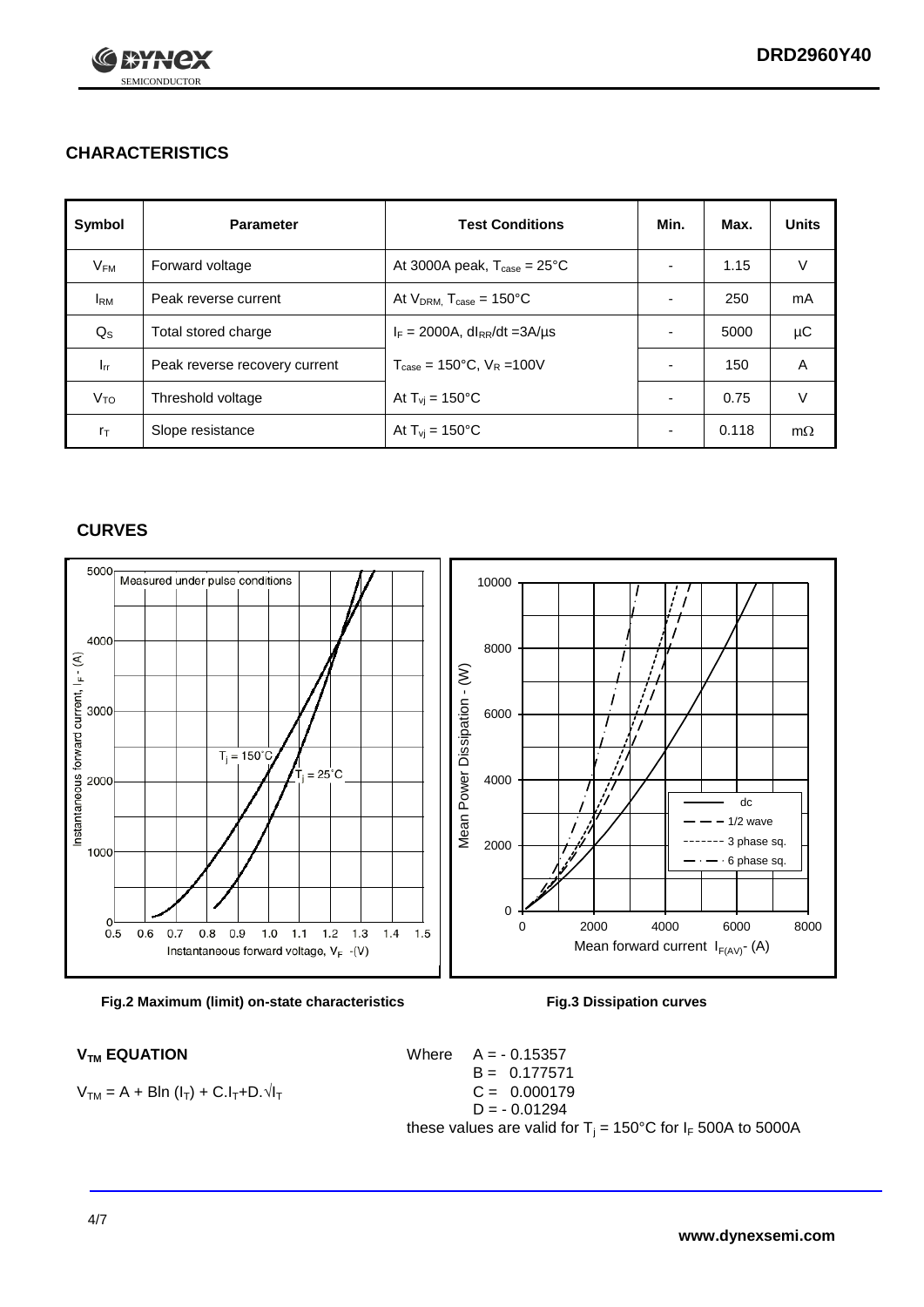

#### **DRD2960Y40**



**(with 50% VRRM at Tcase 150°C)**

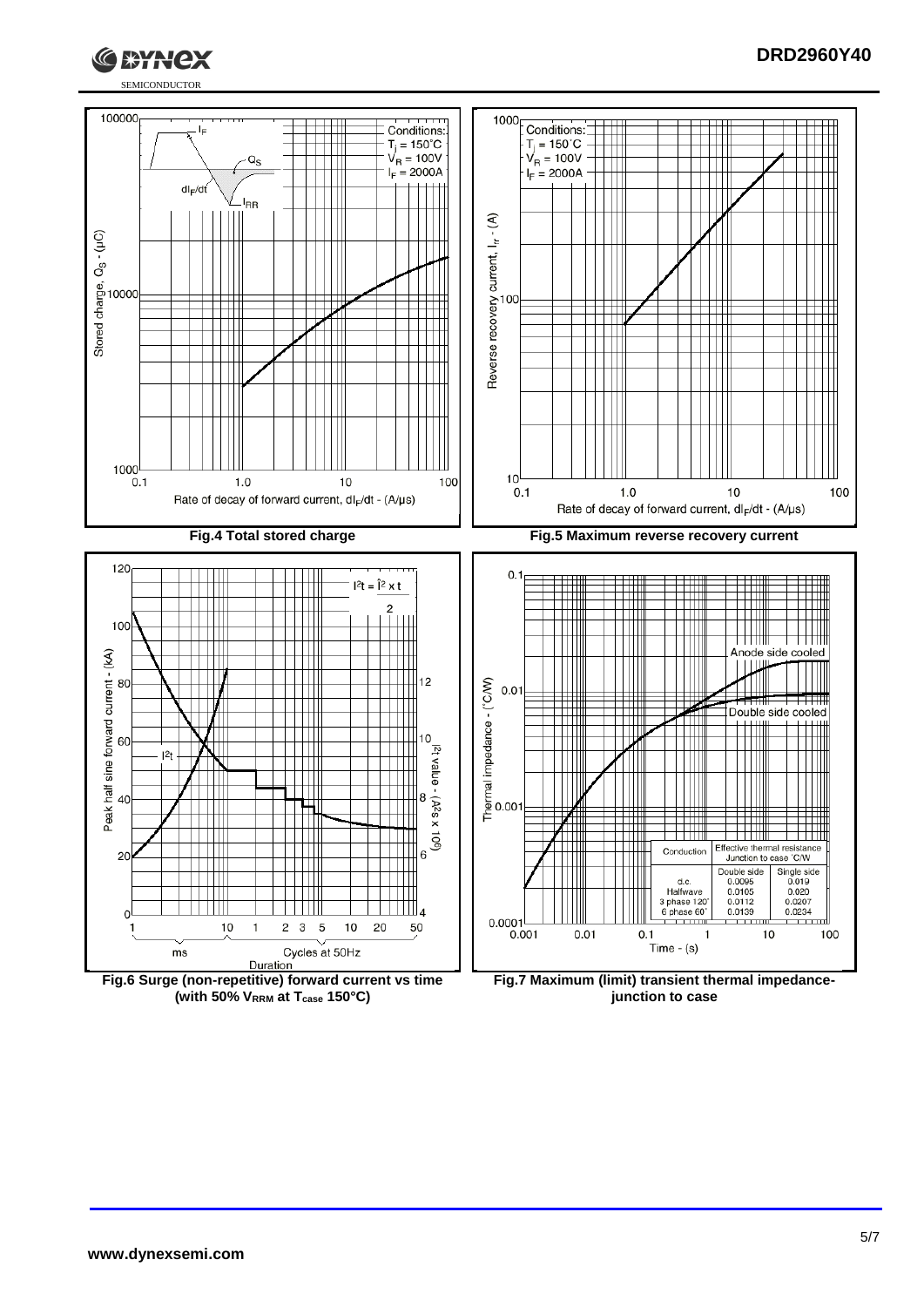



## **PACKAGE DETAILS**

For further package information, please contact Customer Services. All dimensions in mm, unless stated otherwise. DO NOT SCALE.



#### **Note:**

Some packages may be supplied with gate and or tags.